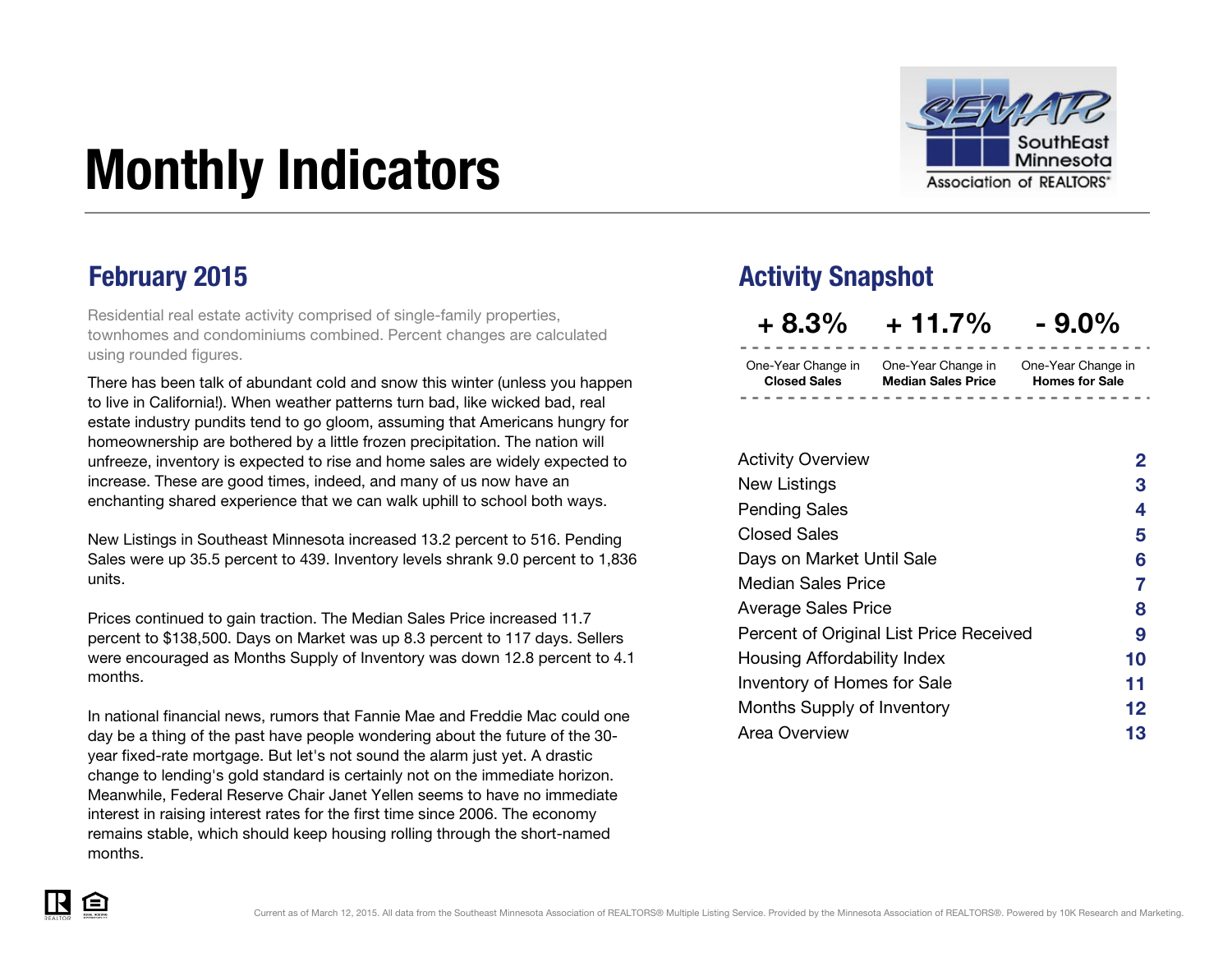### Activity Overview

Key metrics by report month and for year-to-date (YTD) starting from the first of the year.



| <b>Key Metrics</b>           | <b>Historical Sparkbars</b>                          | 2-2014    | 2-2015    | <b>Percent Change</b> |           | <b>YTD 2014 YTD 2015</b> | <b>Percent Change</b> |
|------------------------------|------------------------------------------------------|-----------|-----------|-----------------------|-----------|--------------------------|-----------------------|
| <b>New Listings</b>          | 2-2012<br>2-2013<br>2-2014<br>$2 - 2015$             | 456       | 516       | $+13.2%$              | 850       | 903                      | $+6.2%$               |
| <b>Pending Sales</b>         | $2 - 2012$<br>$2 - 2013$<br>$2-2014$<br>$2 - 2015$   | 324       | 439       | $+35.5%$              | 666       | 805                      | $+20.9%$              |
| <b>Closed Sales</b>          | $2 - 2012$<br>2-2013<br>$2 - 2015$<br>2-2014         | 278       | 301       | $+8.3%$               | 548       | 556                      | $+1.5%$               |
| <b>Days on Market</b>        | $2 - 2012$<br>$2 - 2013$<br>$2-2014$                 | 108       | 117       | $+8.3%$               | 109       | 112                      | $+2.8%$               |
| <b>Median Sales Price</b>    | $2 - 2012$<br>2-2013<br>$2 - 2014$<br>$2 - 2015$     | \$124,000 | \$138,500 | $+11.7%$              | \$121,575 | \$138,500                | $+13.9%$              |
| <b>Avg. Sales Price</b>      | $2 - 2012$<br>2-2013<br>$2 - 2014$<br>$2 - 2015$     | \$137,808 | \$159,419 | $+15.7%$              |           | \$142,722 \$161,283      | $+13.0%$              |
| Pct. of Orig. Price Received | 2-2012<br>2-2013<br>$2 - 2015$<br>$2 - 2014$         | 90.7%     | 92.1%     | $+1.5%$               | 90.6%     | 92.5%                    | $+2.1%$               |
| <b>Affordability Index</b>   | 2-2013<br>$2 - 2014$<br>$2 - 2012$<br>$2 - 2015$     | 310       | 282       | $-9.0%$               | 316       | 282                      | $-10.8%$              |
| <b>Homes for Sale</b>        | 2-2013<br>$2 - 2014$<br>$2 - 2015$<br>2-2012         | 2,018     | 1,836     | $-9.0%$               |           |                          |                       |
| <b>Months Supply</b>         | $2 - 2013$<br>$2 - 2012$<br>$2 - 2014$<br>$2 - 2015$ | 4.7       | 4.1       | $-12.8%$              |           |                          |                       |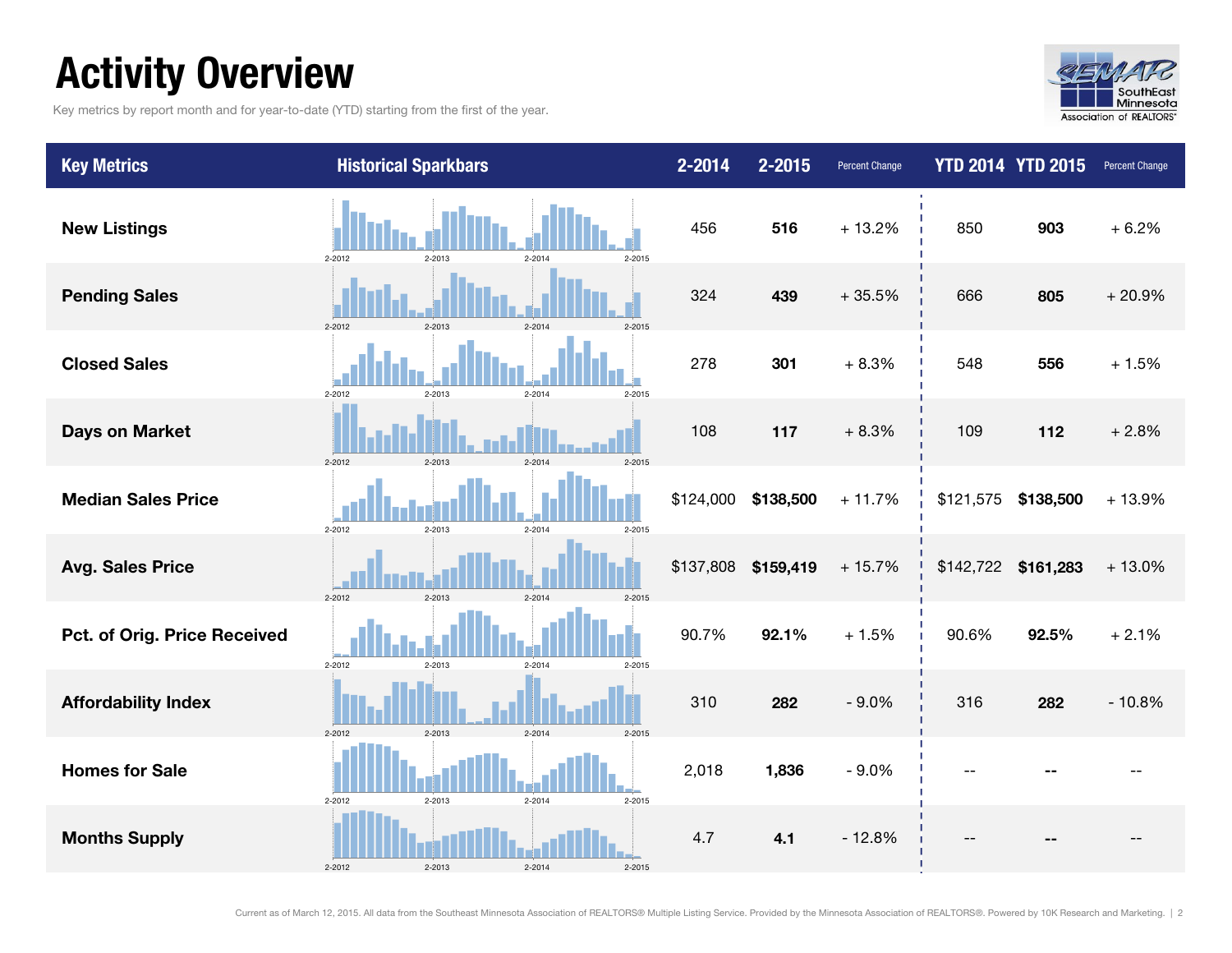### New Listings

A count of the properties that have been newly listed on the market in a given month.





| $+5.9%$ | $-14.3%$ | $+6.2%$ |
|---------|----------|---------|
|         |          |         |
|         |          |         |
|         |          |         |
| 992     | 850      | 903     |
|         |          |         |

| <b>New Listings</b> |     | <b>Prior Year</b> | <b>Percent Change</b> |
|---------------------|-----|-------------------|-----------------------|
| March 2014          | 701 | 753               | $-6.9\%$              |
| April 2014          | 852 | 750               | $+13.6%$              |
| May 2014            | 806 | 827               | $-2.5%$               |
| June 2014           | 810 | 703               | $+15.2%$              |
| <b>July 2014</b>    | 712 | 684               | $+4.1\%$              |
| August 2014         | 678 | 685               | $-1.0%$               |
| September 2014      | 569 | 586               | $-2.9%$               |
| October 2014        | 491 | 543               | $-9.6\%$              |
| November 2014       | 298 | 331               | $-10.0\%$             |
| December 2014       | 254 | 254               | 0.0%                  |
| January 2015        | 387 | 394               | $-1.8%$               |
| February 2015       | 516 | 456               | $+13.2%$              |
| 12-Month Avg        | 590 | 581               | $+1.5%$               |

#### Historical New Listings by Month

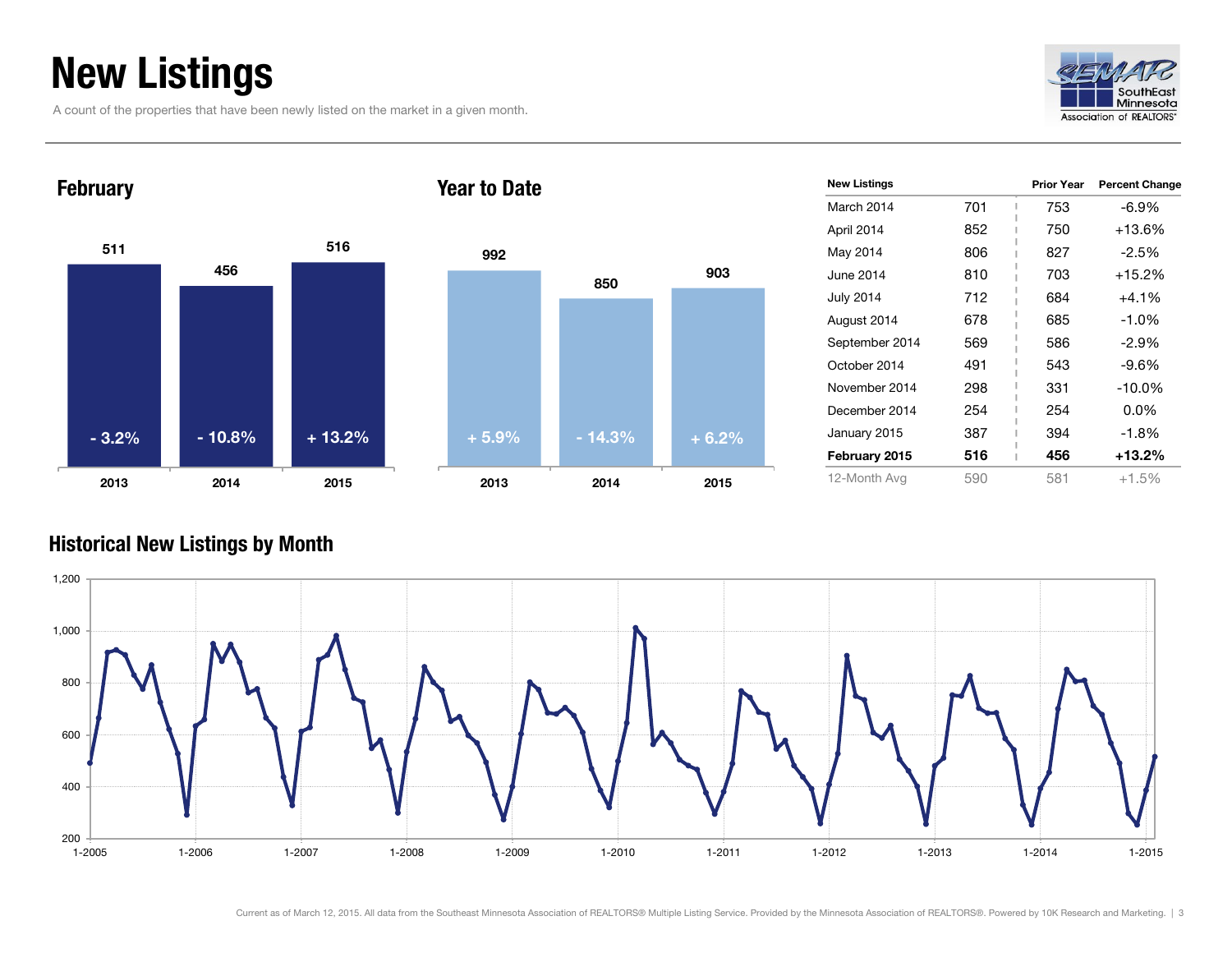### Pending Sales

A count of the properties on which offers have been accepted in a given month.





| <b>Pending Sales</b> |     | <b>Prior Year</b> | <b>Percent Change</b> |
|----------------------|-----|-------------------|-----------------------|
| March 2014           | 432 | 470               | $-8.1%$               |
| April 2014           | 621 | 586               | $+6.0\%$              |
| May 2014             | 553 | 554               | $-0.2\%$              |
| June 2014            | 541 | 512               | $+5.7%$               |
| <b>July 2014</b>     | 541 | 474               | $+14.1%$              |
| August 2014          | 466 | 482               | $-3.3\%$              |
| September 2014       | 447 | 410               | $+9.0%$               |
| October 2014         | 441 | 422               | $+4.5%$               |
| November 2014        | 308 | 339               | $-9.1%$               |
| December 2014        | 269 | 278               | $-3.2\%$              |
| January 2015         | 366 | 342               | $+7.0%$               |
| February 2015        | 439 | 324               | $+35.5%$              |
| 12-Month Avg         | 452 | 433               | $+4.4\%$              |

#### Historical Pending Sales by Month

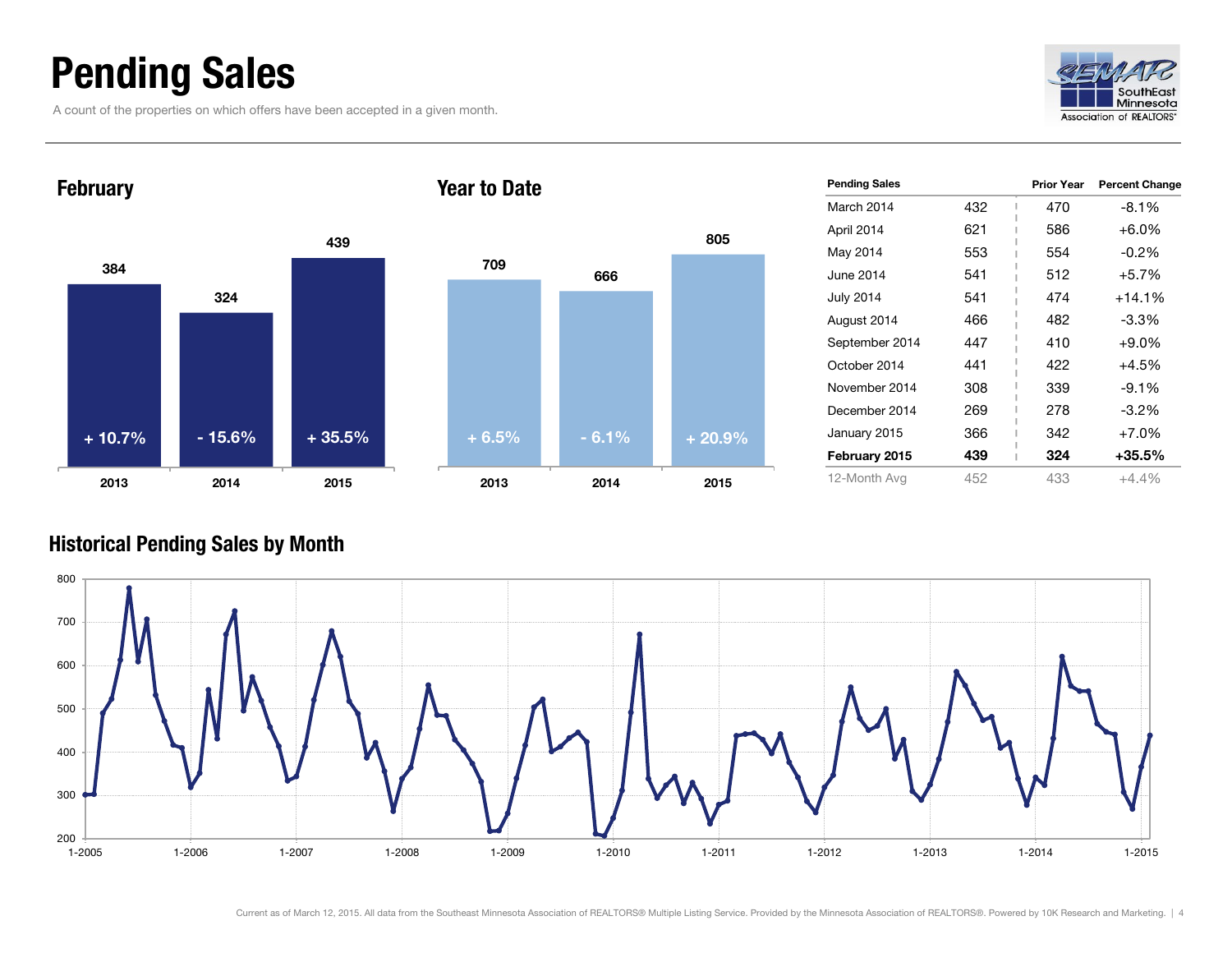### Closed Sales

A count of the actual sales that closed in a given month.





| <b>Closed Sales</b> |     | <b>Prior Year</b> | <b>Percent Change</b> |
|---------------------|-----|-------------------|-----------------------|
| March 2014          | 328 | 391               | -16.1%                |
| April 2014          | 387 | 423               | $-8.5\%$              |
| May 2014            | 547 | 578               | $-5.4%$               |
| June 2014           | 651 | 616               | $+5.7%$               |
| <b>July 2014</b>    | 510 | 525               | $-2.9%$               |
| August 2014         | 610 | 516               | $+18.2%$              |
| September 2014      | 462 | 476               | $-2.9\%$              |
| October 2014        | 515 | 425               | $+21.2%$              |
| November 2014       | 360 | 386               | $-6.7\%$              |
| December 2014       | 375 | 405               | $-7.4%$               |
| January 2015        | 255 | 270               | -5.6%                 |
| February 2015       | 301 | 278               | $+8.3%$               |
| 12-Month Avg        | 442 | 441               | $+0.2%$               |

#### Historical Closed Sales by Month

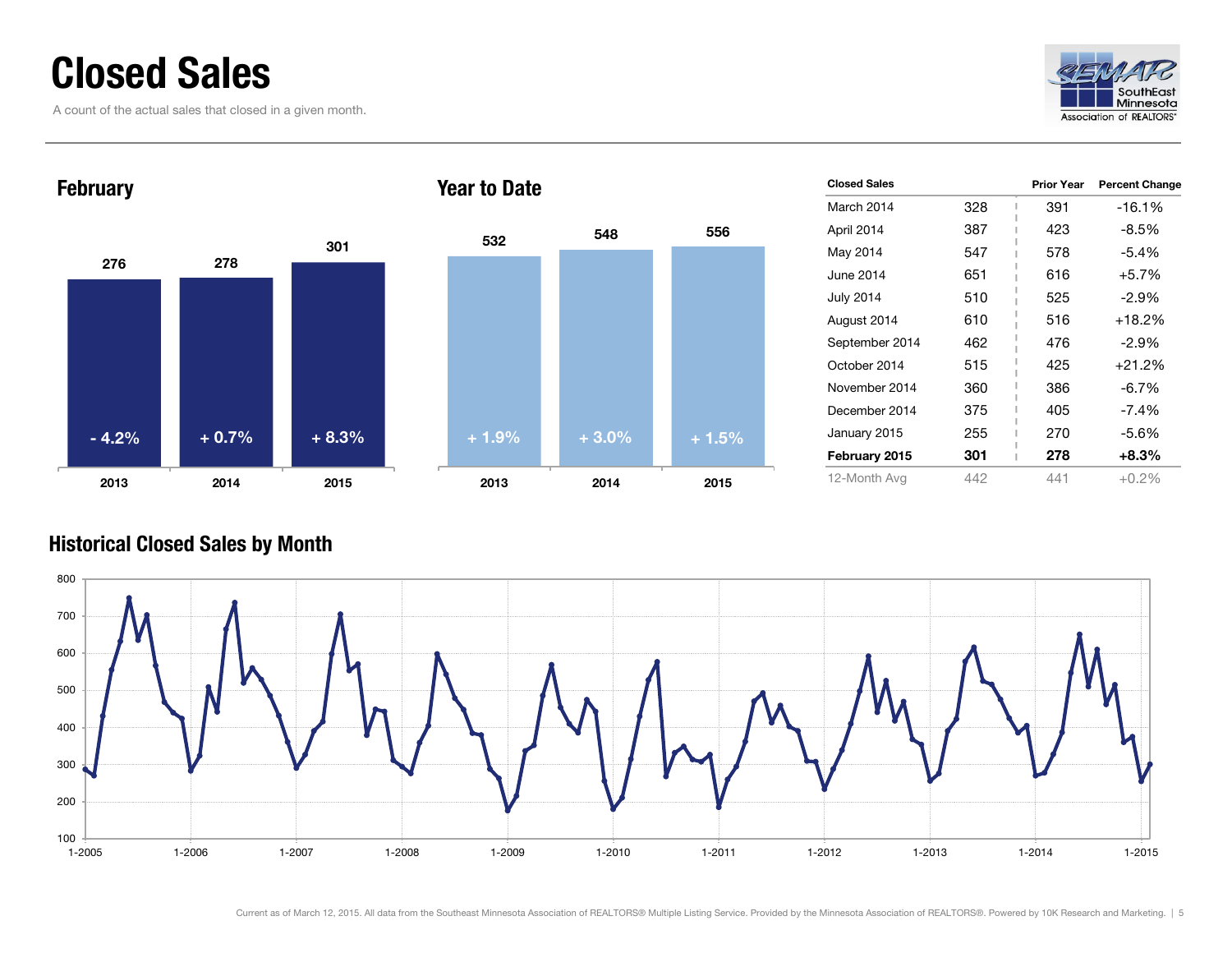### Days on Market Until Sale

Average number of days between when a property is listed and when an offer is accepted in a given month.





| Days on Market   |     | <b>Prior Year</b> | <b>Percent Change</b> |
|------------------|-----|-------------------|-----------------------|
| March 2014       | 107 | 113               | -5.3%                 |
| April 2014       | 105 | 117               | $-10.3%$              |
| May 2014         | 90  | 99                | $-9.1\%$              |
| June 2014        | 89  | 89                | $0.0\%$               |
| <b>July 2014</b> | 86  | 82                | +4.9%                 |
| August 2014      | 86  | 95                | $-9.5%$               |
| September 2014   | 92  | 93                | $-1.1%$               |
| October 2014     | 90  | 100               | $-10.0%$              |
| November 2014    | 96  | 93                | $+3.2%$               |
| December 2014    | 105 | 108               | -2.8%                 |
| January 2015     | 107 | 111               | -3.6%                 |
| February 2015    | 117 | 108               | $+8.3%$               |
| 12-Month Avg     | 98  | 101               | $-3.0\%$              |

#### Historical Days on Market Until Sale by Month

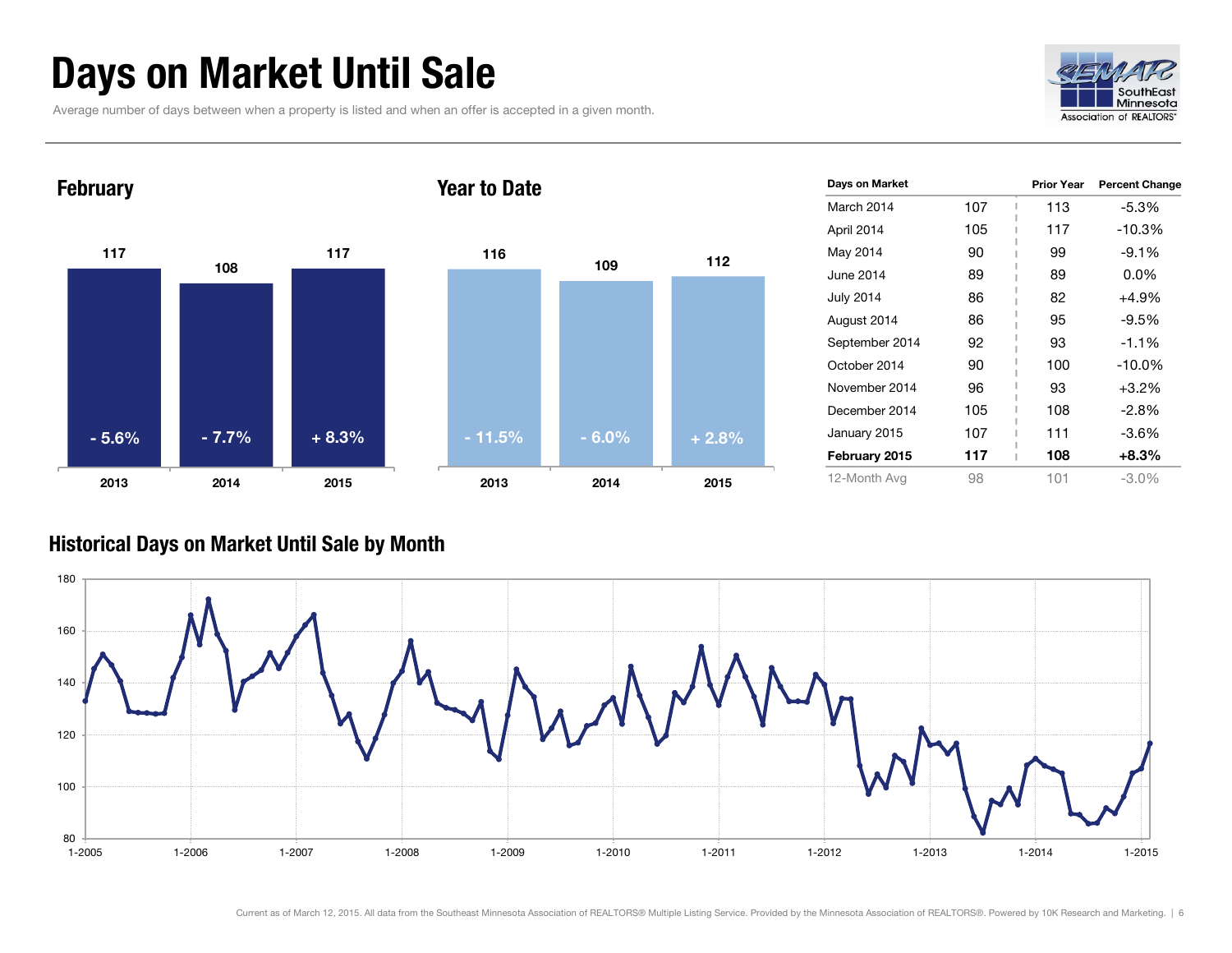### Median Sales Price

Point at which half of the sales sold for more and half sold for less, not accounting for seller concessions, in a given month.



#### February



#### Year to Date



| <b>Median Sales Price</b> |           | <b>Prior Year</b> | <b>Percent Change</b> |
|---------------------------|-----------|-------------------|-----------------------|
| March 2014                | \$139,500 | \$132,900         | $+5.0%$               |
| April 2014                | \$135,000 | \$135,000         | 0.0%                  |
| May 2014                  | \$149,000 | \$145,000         | $+2.8%$               |
| June 2014                 | \$155,000 | \$149,900         | $+3.4%$               |
| <b>July 2014</b>          | \$152,000 | \$150,200         | $+1.2%$               |
| August 2014               | \$149,400 | \$145,000         | $+3.0%$               |
| September 2014            | \$144,250 | \$132,250         | $+9.1%$               |
| October 2014              | \$145,000 | \$139,450         | $+4.0%$               |
| November 2014             | \$134,950 | \$139,900         | -3.5%                 |
| December 2014             | \$135,000 | \$124,900         | $+8.1%$               |
| January 2015              | \$138,457 | \$120,300         | $+15.1%$              |
| February 2015             | \$138,500 | \$124,000         | $+11.7%$              |
| 12-Month Avg              | \$143,005 | \$136,567         | +4.7%                 |

#### Historical Median Sales Price by Month

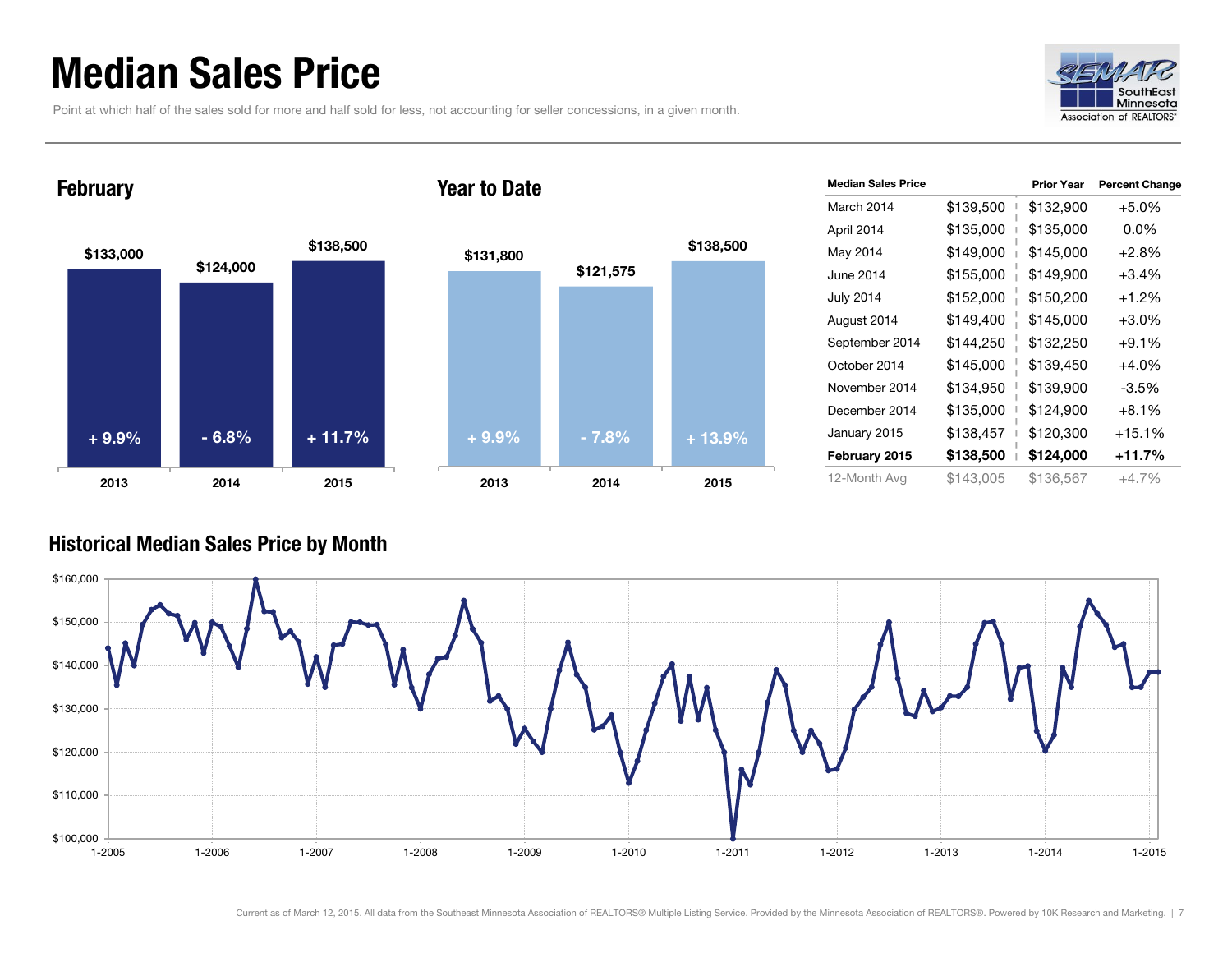### Average Sales Price

Average sales price for all closed sales, not accounting for seller concessions, in a given month.



**February** 



Year to Date



| <b>Avg. Sales Price</b> |           | <b>Prior Year</b> | <b>Percent Change</b> |
|-------------------------|-----------|-------------------|-----------------------|
| March 2014              | \$154,408 | \$152,445         | $+1.3%$               |
| April 2014              | \$153,022 | \$154,141         | $-0.7%$               |
| May 2014                | \$167,040 | \$165,597         | $+0.9%$               |
| June 2014               | \$180,274 | \$167,938         | $+7.3%$               |
| <b>July 2014</b>        | \$176,816 | \$168,175         | $+5.1%$               |
| August 2014             | \$169,885 | \$168,026         | $+1.1%$               |
| September 2014          | \$167,223 | \$159,220         | $+5.0%$               |
| October 2014            | \$167,745 | \$161,528         | $+3.8%$               |
| November 2014           | \$159,056 | \$161,355         | $-1.4%$               |
| December 2014           | \$155,093 | \$152,008         | $+2.0%$               |
| January 2015            | \$163,491 | \$147,782         | $+10.6%$              |
| February 2015           | \$159,419 | \$137,808         | +15.7%                |
| 12-Month Avg            | \$164,456 | \$158,002         | $+4.1\%$              |

#### Historical Average Sales Price by Month

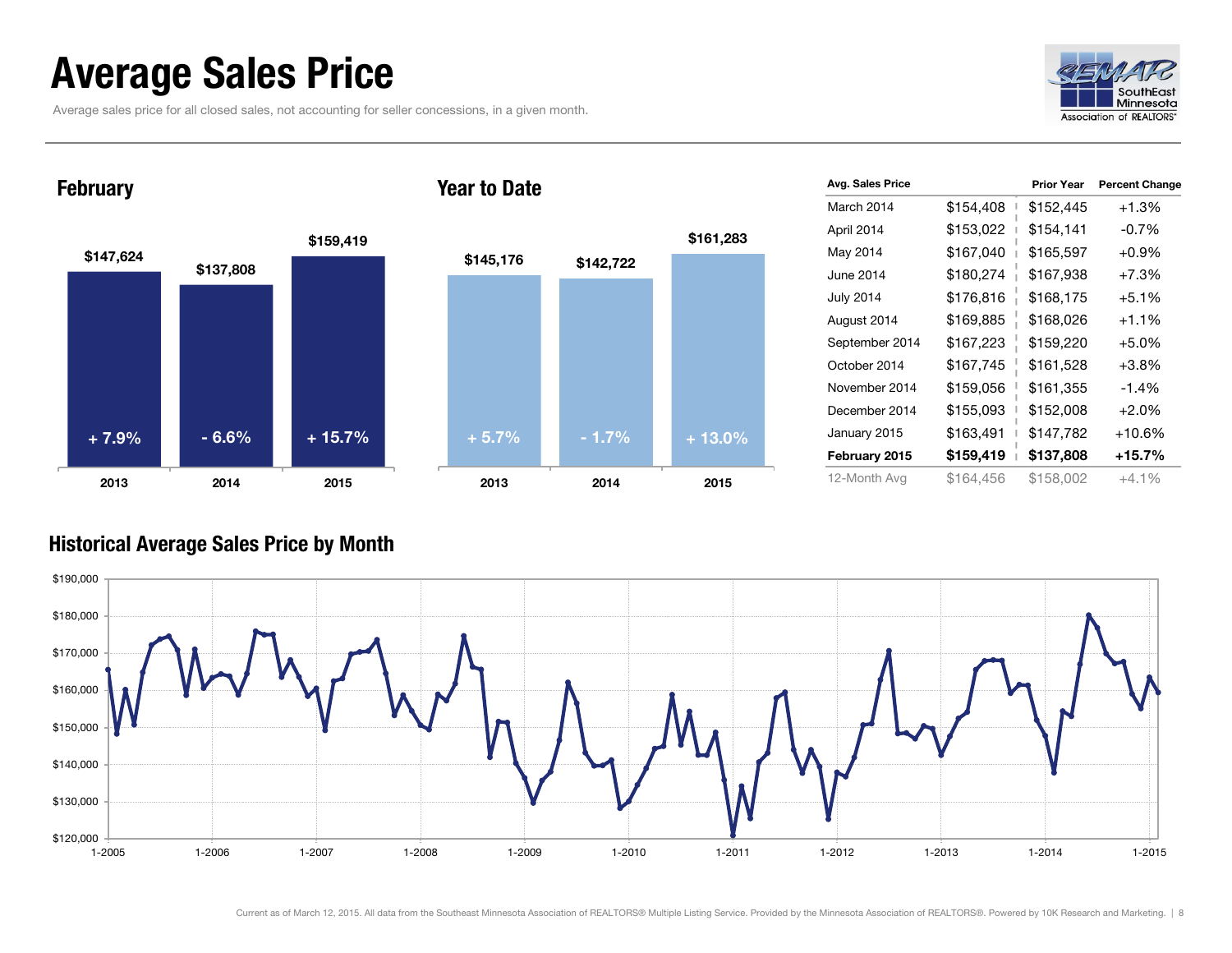### Percent of Original List Price Received

Percentage found when dividing a property's sales price by its original list price, then taking the average for all properties sold in a given month, not accounting for seller concessions.





| Pct. of Orig. Price Received |       | <b>Prior Year</b> | <b>Percent Change</b> |
|------------------------------|-------|-------------------|-----------------------|
| March 2014                   | 92.8% | 91.9%             | $+1.0%$               |
| April 2014                   | 93.4% | 93.1%             | $+0.3%$               |
| May 2014                     | 93.9% | 94.5%             | $-0.6\%$              |
| June 2014                    | 94.6% | 94.9%             | $-0.3\%$              |
| <b>July 2014</b>             | 95.2% | 94.7%             | $+0.5%$               |
| August 2014                  | 94.4% | 94.2%             | $+0.2%$               |
| September 2014               | 93.7% | 93.1%             | $+0.6%$               |
| October 2014                 | 93.7% | 91.9%             | $+2.0%$               |
| November 2014                | 91.9% | 92.1%             | $-0.2%$               |
| December 2014                | 92.0% | 91.2%             | $+0.9%$               |
| January 2015                 | 93.0% | 90.5%             | $+2.8%$               |
| February 2015                | 92.1% | 90.7%             | +1.5%                 |
| 12-Month Avg                 | 93.4% | 92.7%             | $+0.8%$               |

#### Historical Percent of Original List Price Received by Month

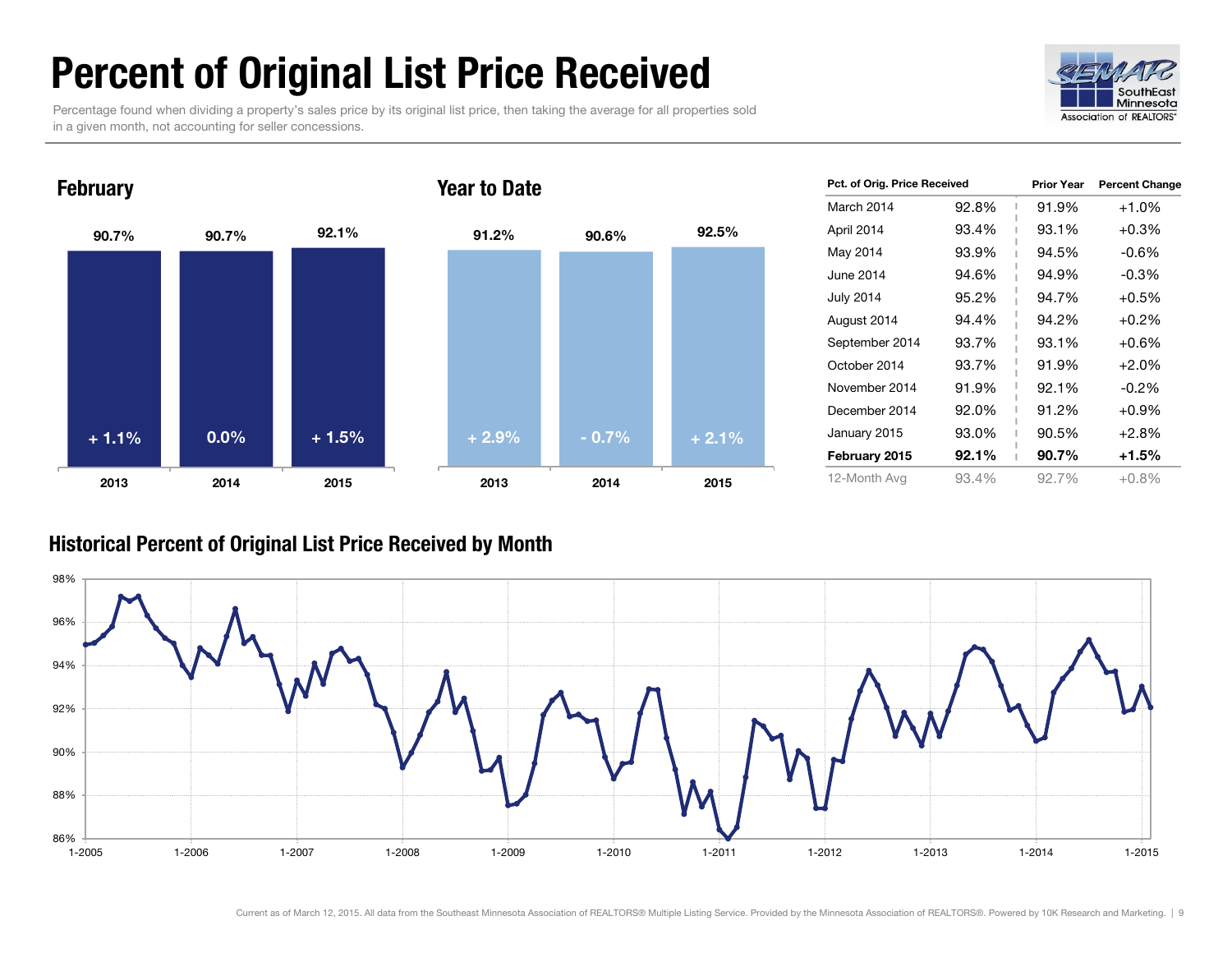## Housing Affordability Index

This index measures housing affordability for the region. An index of 120 means the median household income is 120% of what is necessary to qualify for the median-priced home under prevailing interest rates. A higher number means greater affordability.





| <b>Affordability Index</b> |     | <b>Prior Year</b> | <b>Percent Change</b> |
|----------------------------|-----|-------------------|-----------------------|
| March 2014                 | 276 | 287               | -3.8%                 |
| April 2014                 | 284 | 288               | $-1.4%$               |
| May 2014                   | 265 | 259               | $+2.3%$               |
| June 2014                  | 254 | 236               | $+7.6%$               |
| <b>July 2014</b>           | 258 | 237               | $+8.9\%$              |
| August 2014                | 264 | 243               | $+8.6\%$              |
| September 2014             | 271 | 270               | $+0.4%$               |
| October 2014               | 274 | 257               | $+6.6%$               |
| November 2014              | 295 | 270               | $+9.3%$               |
| December 2014              | 298 | 289               | $+3.1%$               |
| January 2015               | 282 | 315               | -10.5%                |
| February 2015              | 282 | 310               | $-9.0\%$              |
| 12-Month Avg               | 275 | 272               | $+1.1%$               |

#### Historical Housing Affordability Index by Month

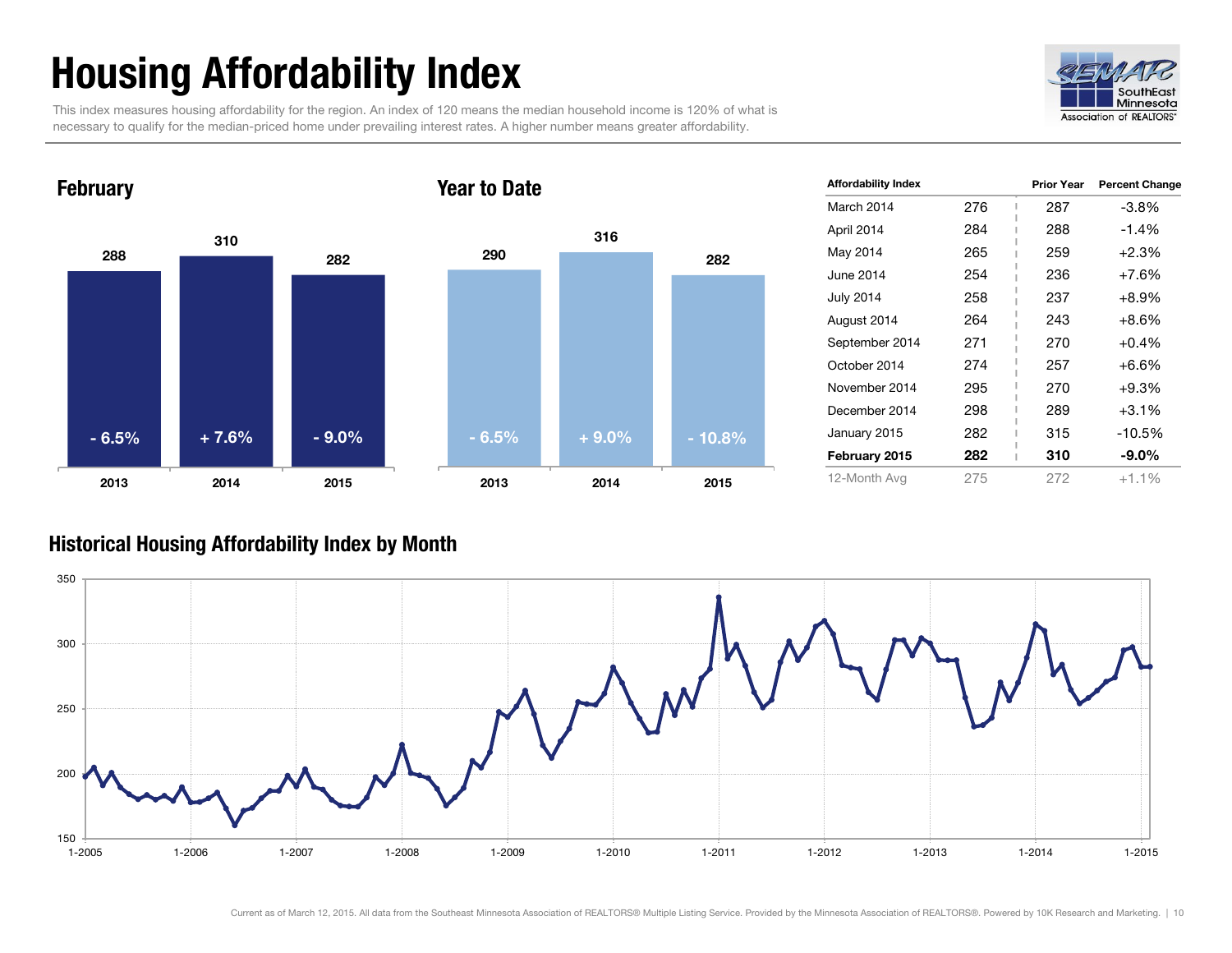### Inventory of Homes for Sale

The number of properties available for sale in active status at the end of a given month.





#### Historical Inventory of Homes for Sale by Month

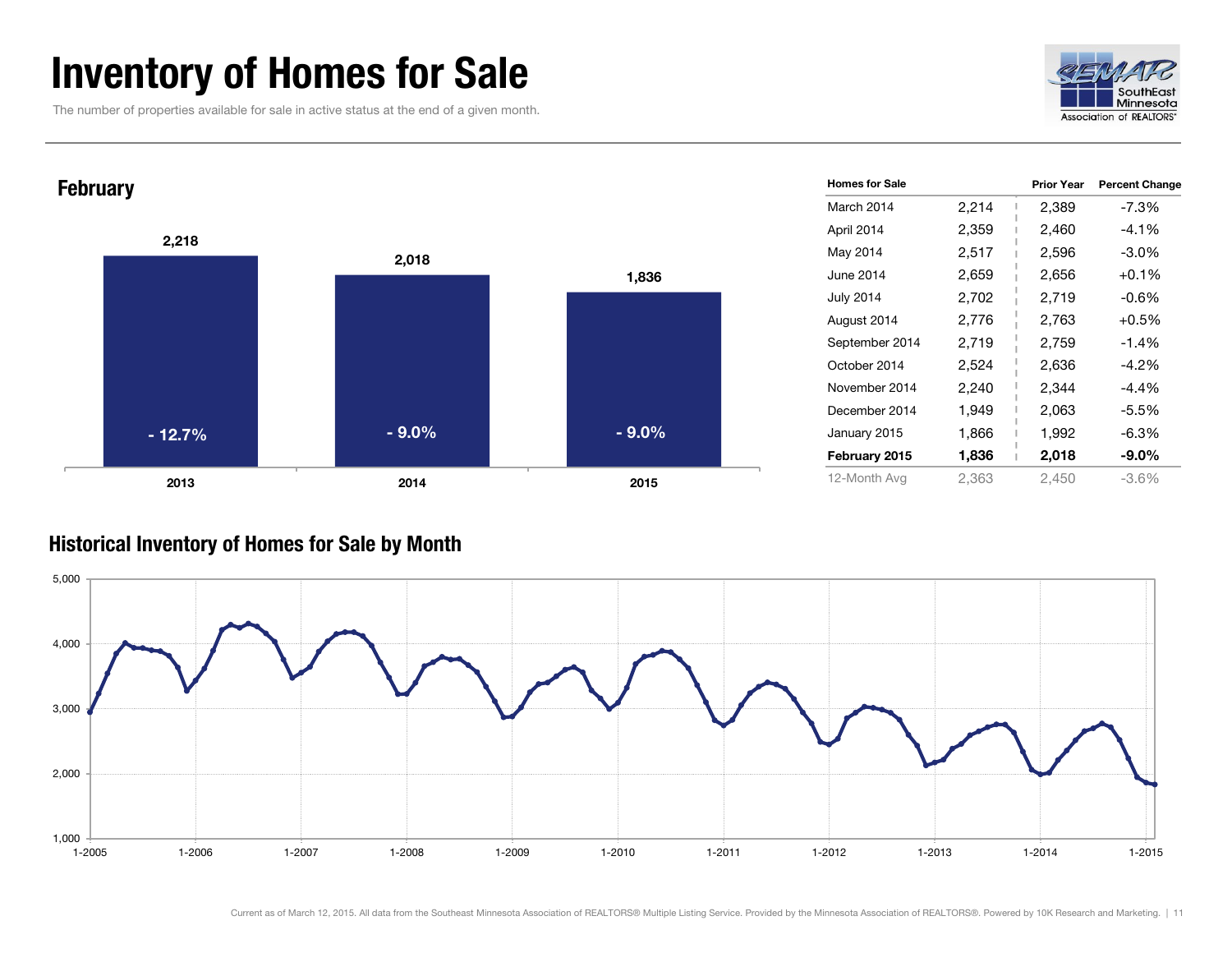### Months Supply of Inventory

The inventory of homes for sale at the end of a given month, divided by the average monthly pending sales from the last 12 months.





#### Historical Months Supply of Inventory by Month